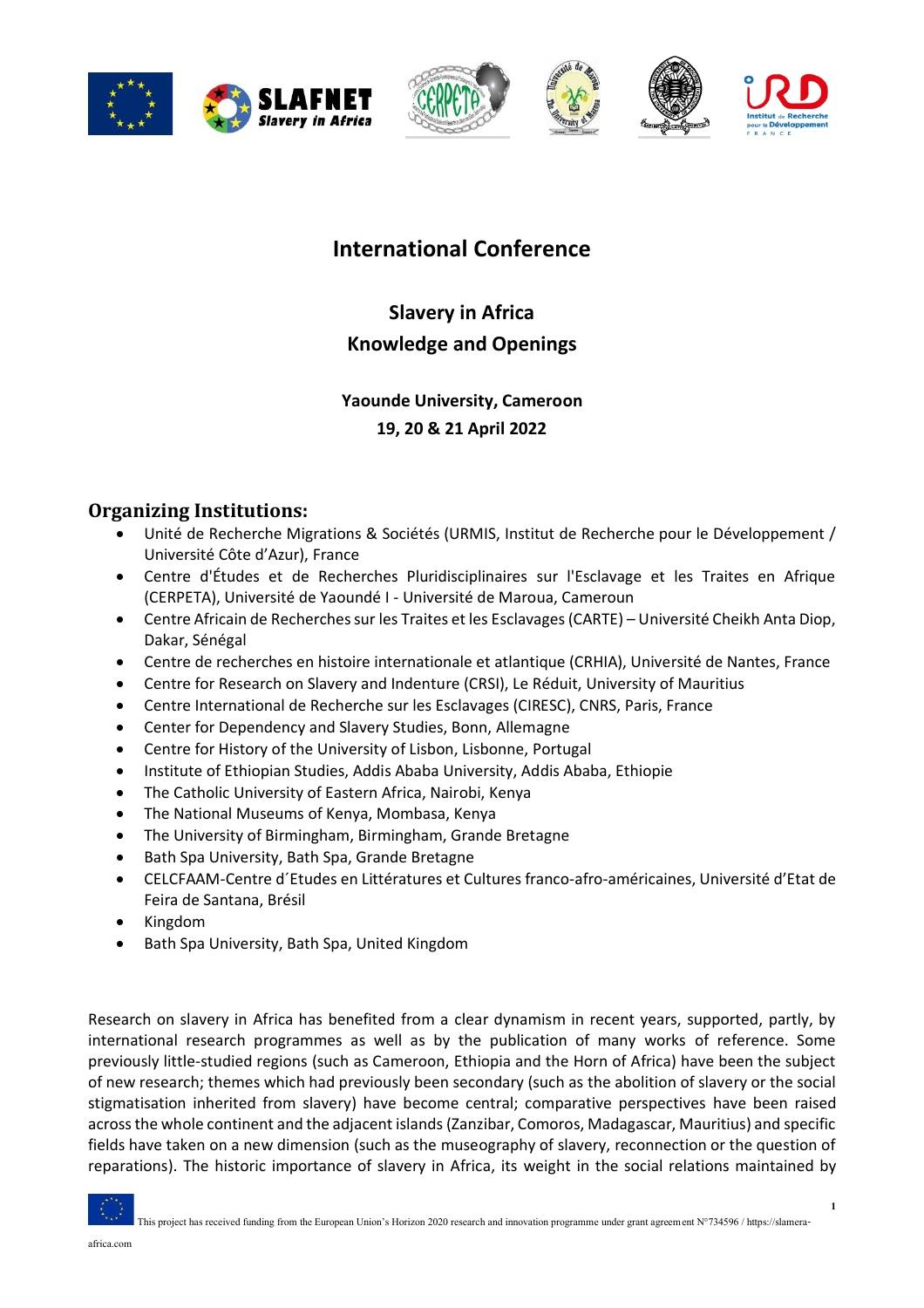







various sectors of society and in the construction of contemporary nation states are well established. But these questions are often sensitive and very contemporary, they are sometimes the subject of public controversy, or reduced to silence. In the light of the momentum behind this knowledge produced on slavery in Africa, the issue here is to take stock of the latest advances, so that they can be transmitted to the general public, in school and academics teachings, and in activities led with the civil society.

The international conference to which our institutions invite researchers and teachers is intended to contribute to this assessment of knowledge about slavery in Africa and to take stock of the most recent significant scientific advances. Eight years after the conference "Slavery in Africa: Past, Legacies and Present," (SLAFCO) held at the Catholic University of Eastern Africa (Nairobi, 2014), this initiative benefits from the work developed in the European project, "Slavery in Africa: A Dialogue Between Europe and Africa," (SLAFNET, H2020 RISE, 2017-2022), as well as from a scientific ecosystem enriched by several collective initiatives. With an approach promoting interdisciplinary scientific dialogue (history, anthropology, sociology, museology) and dialogue with civil society (through the attendance of anti-slavery associations), the ambition here is to continue efforts to break down barriers between the various regions of the African continent, their historiographies and their stakeholders.

## **General Presentation of the Themes of the Conference:**

#### 1. Citizenship, Marginalisation and Injustices

The comparative analysis of social, political and economic experiences of the descendants of slaves in contemporary African societies reveals the stigmatisation, marginalisation and political underrepresentation from which they suffer. The origins of many current conflicts are found in the history of slavery and otherness (ethnic, racial or else) associated with them. In some countries, the activism of descendants of slaves contributes to a change of attitudes, but in others, silence continues to cover trauma which has become intergenerational. The ideal of shared citizenship is sometimes undermined by demands for justice and compensation which expose the fractures located at the heart of the social fabric and of national and international policies.

#### 2. Sources, Social Memories and Self-Narratives

Documenting the pervasiveness of slavery, the discontinuities in its practices as well as its consequences is a central concern for researchers. Collecting and preserving oral sources, archaeology, written and iconographic sources, and life stories are all elements which allow scientific work to be produced. But these are also elements which structure or influence social memories, the ways in which individuals and societies represent their perceptions of work (gendered, forced, migrant), of ancestry (such as relation to family origins), autochthony (such as the relationship with territory and geographical origins) and a sense of belonging (such as the relationship with a group or nation).

#### 3. Heritage Issues, Museums and Restitutions

Sites, objects and cultures linked to slavery are sometimes marginalised in national memory; they are sometimes on display in museums and form part (or not) of a shared experience. Are they becoming tools to raise awareness, promoting dialogue between former masters and slaves or their descendants? Artifacts are used as a means for starting dialogue between generations and between divergent memories, but they are also at the heart of persistent demands and political issues which sometimes go well beyond them.

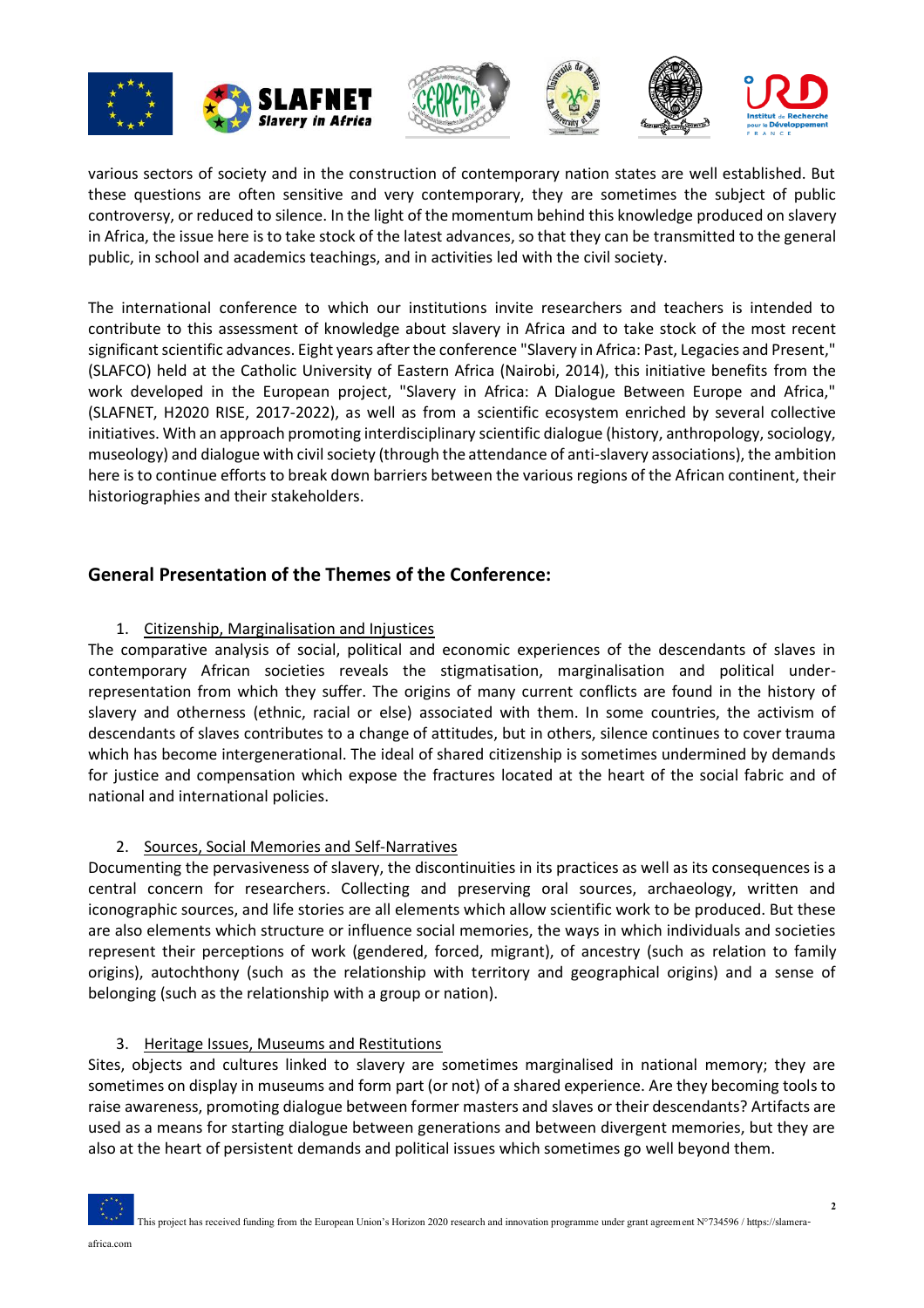

#### 4. Digital Humanities and Slavery

Several databases on slavery and the slave trade in Africa, the Western Indian Ocean and the Atlantic already exist. The inventory of sources (names of people and places, life stories, linguistic and economic variability, terminologies) deployed by these databases, their accessibility and technical questions related to their use (press, confidentiality, general conditions, legal notices, etc.) are all central questions. Today's issue is about developing tools which facilitate a complete analysis of data and the development of common policies for managing this data so it can be put to best use.

**How to Submit**

The deadline for submission of paper and panel abstracts is **15 January 2022**. *Individual papers*: please submit a summary of 1500 characters (including spaces) in French and in English, as well as biographical information indicating institutional affiliation and a complete address.

**\* \* \***

*Panels*: please submit a panel proposition with 3 or 4 presenters with a summary (2500 characters, including spaces) as well as the titles and abstracts of papers, and biographical details of all the presenters.

Proposals are to be done on a template you can up load and post on the following platform : [https://slafco2.sciencesconf.org/user/submissions?forward-action=submissions&forward](https://slafco2.sciencesconf.org/user/submissions?forward-action=submissions&forward-controller=user&lang=en)[controller=user&lang=en](https://slafco2.sciencesconf.org/user/submissions?forward-action=submissions&forward-controller=user&lang=en)

For further information, please contact [slafco2@sciencesconf.org](mailto:slafco2@sciencesconf.org)

The scientific committee will make a selection by **30 January 2022**. Papers of a maximum length of 50,000 characters (Times 12 or equivalent, including spaces, notes and bibliography) must reach the organisers before **31 March 2022**.

#### **Organisation of the Conference**

The conference will take place at the University of Yaoundé 1 in Cameroon; accommodation venues will be suggested for participants. In addition to the usual circuits, all useful information for participants will be available on the blog below:<https://slafco2.sciencesconf.org/> from January 2022.

All speakers must ensure that they have the necessary finance to take part in the conference. A limited budget will be dedicated to supporting the participation of some junior African researchers. A request form for financial assistance will be posted online on the conference blog.

Anti-slavery activists will be invited to discuss their commitments, with the scientists, as well as their expectations vis-à-vis African research. Screening of a documentary film on slavery and the slave trade in Africa as well as the presentation of the book produced with the material of the previous SLAFCO conference (2014) will be on the conference agenda.

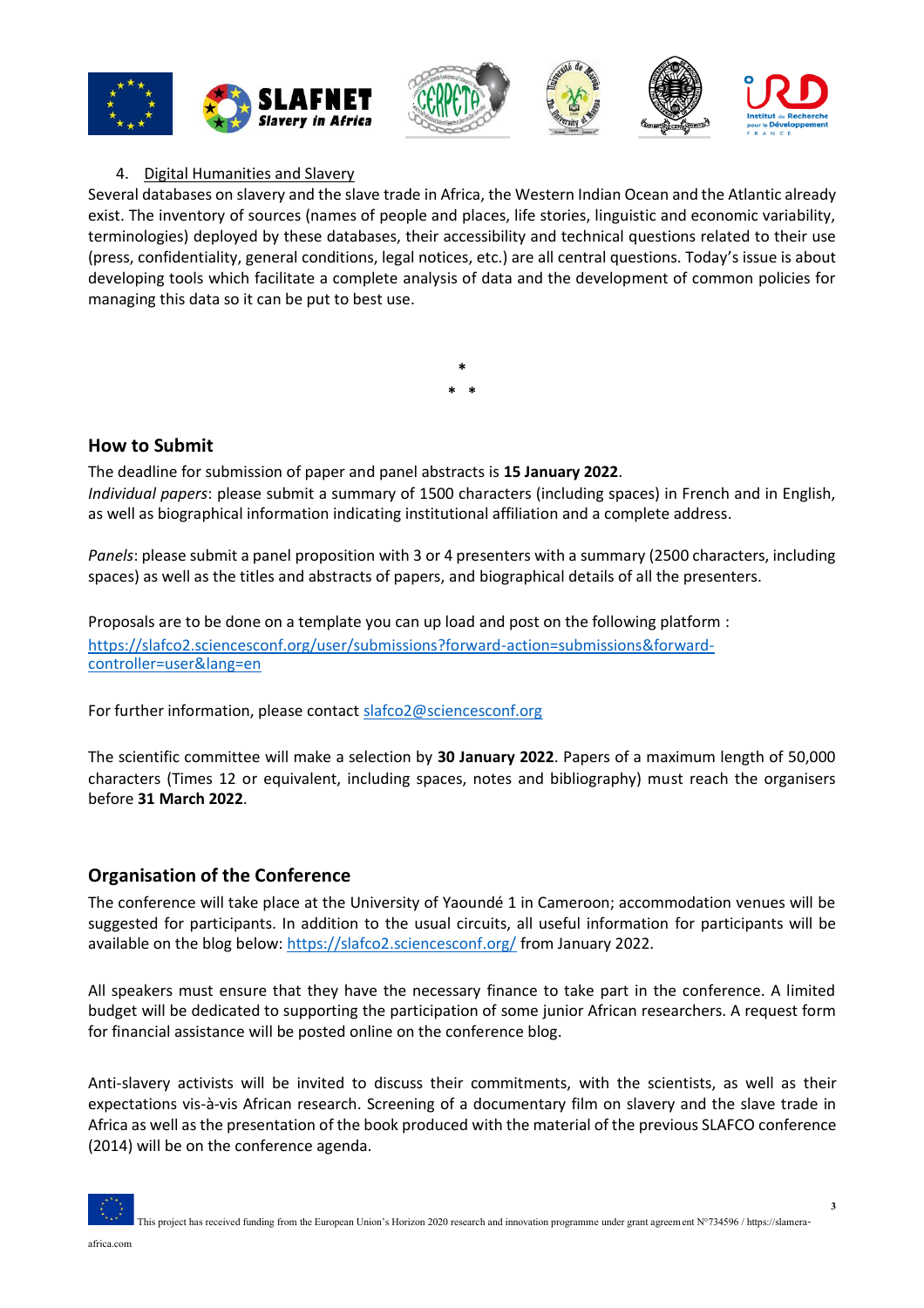







**4**

The health context in Cameroon does not pose any particular problem for holding this conference. As of 15 November 2021, a negative test from less than 72 hours before boarding and a quick test on arrival are required, in addition to an invitation to comply with barrier measures. Participants will be regularly informed about how the situation is developing.

> **\* \* \***

### **Organizing Committee**

- Marie Pierre Ballarin (URMIS IRD, Nice)
- Edouard Bokagne Betobo (Département d'Histoire, Université Yaoundé 1)
- Giulia Bonacci (URMIS IRD, Nice)
- Klara Boyer-Rossol (Ciresc Paris- Bonn Center for Dependency and Slavery Studies Bonn)
- Stephan Conermann (Bonn Center for Dependency and Slavery Studies, Bonn)
- Myriam Cottias (CNRS- CIRESC, Paris)
- Colette Essono (IRD Yaounde)
- Alban Fournier (URMIS-CNRS, Nice)
- Joseph Fumtim (IRD Yaounde)
- Moussa II (Département d'Histoire, Université de Yaoundé 1)
- Benedetta Rossi (AFRAB project, University College London, Londres)
- Ahmadou Sehou (CERPETA Centre d'Études et de recherches Pluridisciplinaires sur les Traites en Afrique, Université de Maroua)
- Joseph Jules Sinang (CERPETA Centre d'Études et de recherches Pluridisciplinaires sur les Traites en Afrique, Université de Yaoundé 1)
- Vijaya Teelock (CRSI Centre for Research on Slavery and Indenture, Université de Mauritius, Le Réduit)

#### **Honorary Committee**

- Catherine Coquery-Vidrovitch, Professeure émérite, Université de Paris, France
- Chouki El Hamel, State Arizona University, USA
- Martin Klein, Professeur Émérite, Université de Toronto, Canada
- Paul Lovejoy, York University, Canada
- Iftikhar Malik, Bath Spa University, Grande Bretagne
- Alioum Idrissou, Université de Maroua, Cameroun
- Maurice Aurelien Sosso, Université de Yaoundé 1, Cameroun
- Ibrahima Tioub, Recteur Honoraire de l'Université Cheik Anta Diop, Dakar, Senegal

### **Scientific Committee**

- Patrick Abungu, National Museums of Kenya, Mombasa, Kenya
- Antonio Almeida Mendes, CRHIA, Université de Nantes, France
- Myriam Cottias, CIRESC-CNRS, Paris, France
- Marie Pierre Ballarin, IRD, Urmis, Nice, France